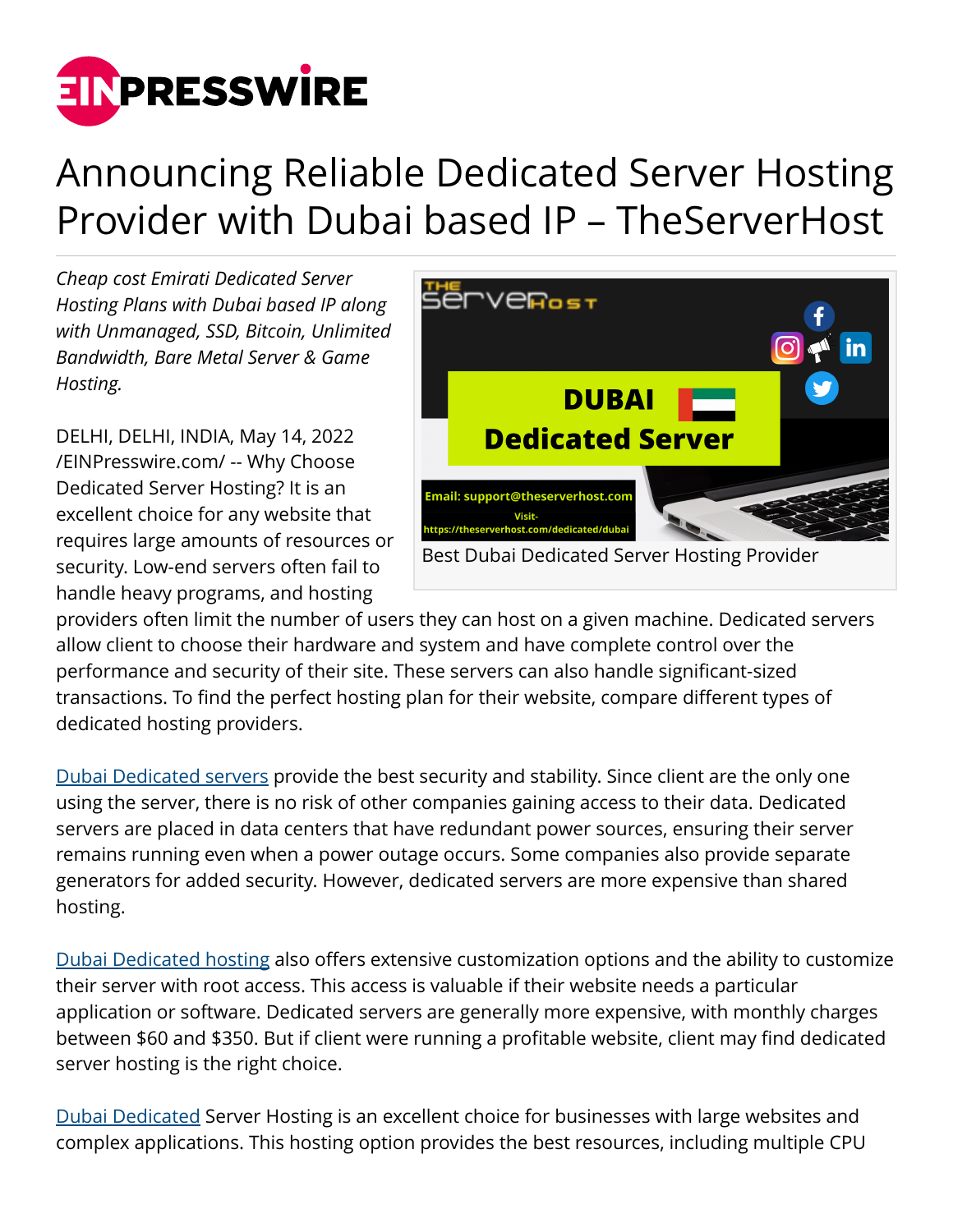cores, memory, and storage. Dedicated servers also offer enhanced operational flexibility, scalability, and administrative control. They provide impeccable support for their business and allow it to grow at scale. Client can easily scale their website with a dedicated server and upgrade as their needs change. If client are in the market for a new web hosting solution, check out the features of the provider before choosing a plan.

Dedicated Servers are powerful computers designed for a single enterprise. They can host websites, email services, and more. These highly customizable appliances allow client to choose the best solution for their needs. With so many options, dedicated servers allow client to choose the right hosting plan for their business. They are also highly reliable and scalable. In addition, dedicated servers offer increased security. For their business, dedicated servers provide higher performance and reliability than shared hosting.

Dedicated Server Hosting allows client to avoid server downtime risks, and provides their website with better security settings. Dedicated servers also ensure uptime. Without uptime, client website will lose customers, so client can rest assured that their site will be up and running even at the busiest times. If their website isn't up and running at peak times, their customers will simply leave and go somewhere else. Dedicated servers will ensure that their website remains available to their visitors at all times.

About Top DUBAI Dedicated Server Hosting provider TheServerHost:

TheServerHost provides its customers with an unparalleled level of support. TheServerHost offers round-the-clock technical assistance and its technical support team is staffed by experts who are ready to answer all their questions and solve any technical issues client may be having. In addition to helping client configure their server, TheServerHost technicians are available to help client troubleshoot problems that client may be experiencing with their website. They can also install any third-party software on their server.

TheServerHost is a reliable hosting company that offers unmetered bandwidth and unlimited disk space. Their customer service representatives are available by phone and live chat and have extensive knowledge of the hardware and software supported by their servers. Clients can contact TheServerHost and discuss their needs before choosing a plan. They also offer free website consultations and support to help clients with any problems they may encounter with their sites. TheServerHost is known for its unsurpassed level of customer support, which is one of the factors that make it a top hosting company in the industry.

Dedicated servers are the best choice for businesses with high storage needs. In addition to the unlimited bandwidth, dedicated servers come with a dedicated IP address, technician management, and dedicated IP addresses. This type of server will ensure that their website is always online. TheServerHost also offers dedicated server upgrades if necessary. Dedicated servers can be customized to fit their specific needs. TheServerHost strives to ensure the security of their website and provide great customer support.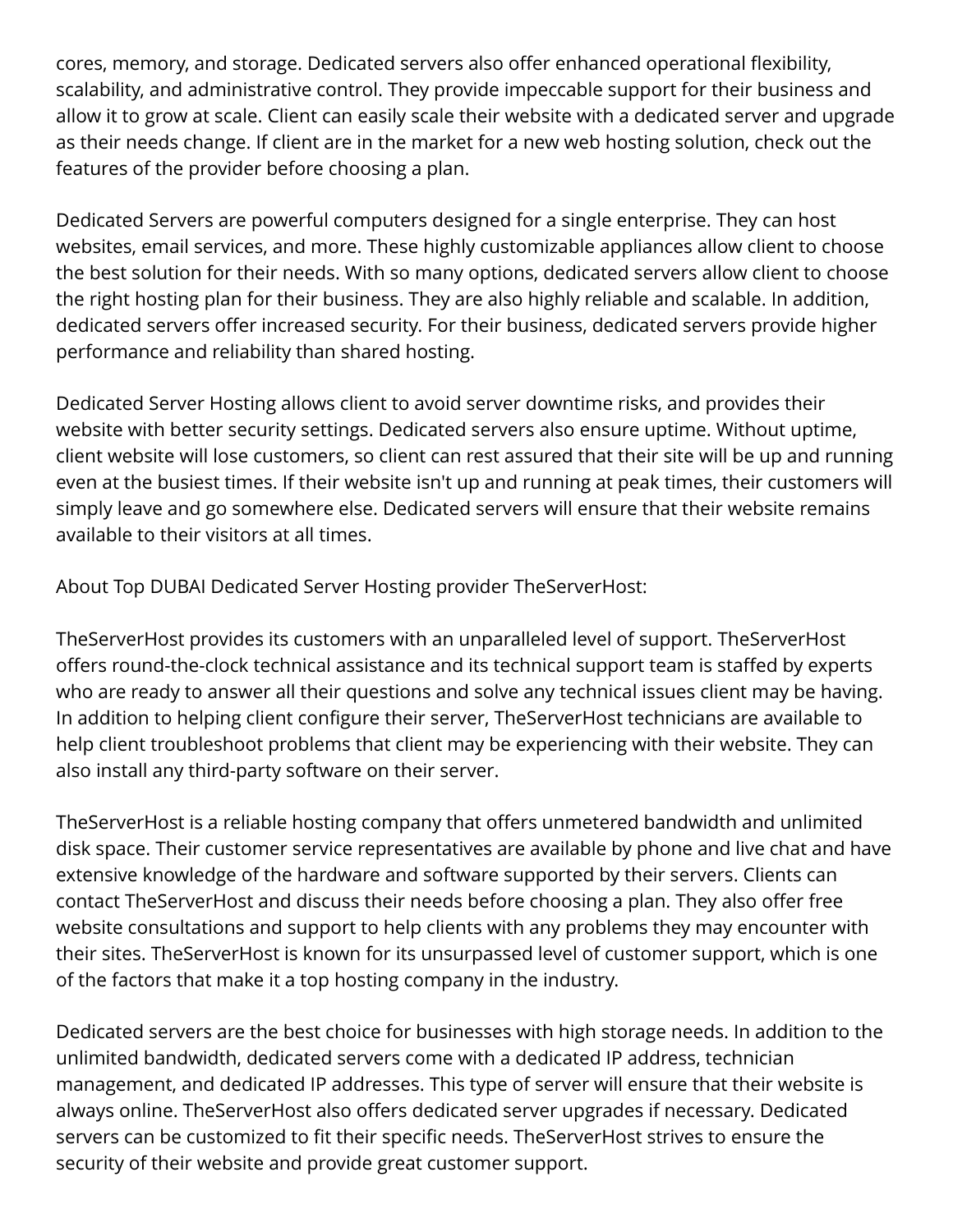TheServerHost provides Linux and Windows platform solutions. They also offer dedicated and VPS server accounts. They allow customers to host multiple websites on the same server. All packages come with high bandwidth and are supported by excellent technical support teams. If client need help with their website, TheServerHost offers free technical consultations to their clients. They are a great choice for small and large businesses, but client need to know which package is right for their website.

Features, Business Benefits and Managed Services offered by TheServerHost:

Dedicated server hosting is ideal for businesses with a large number of critical business applications

Dedicated server hosting is a great option for businesses with large databases or resourceintensive websites. Dedicated servers are connected to high-speed internet and are usually hosted in data centers. This type of hosting allows a business to install and run any software it needs, as well as install enterprise applications like CRM systems and ERPs. Dedicated servers also offer better security, scalability, and flexibility. These types of servers are designed to meet the exact needs of businesses, which is what makes them ideal for high-volume websites.

Dedicated server hosting is the best option for businesses with a high volume of traffic or websites that have sensitive data. Dedicated servers have the necessary hardware to handle 24x7 operations. Dedicated hosting provides better flexibility, scalability, and peak performance to meet the needs of growing businesses. Dedicated servers also come with 24/7 on-call server maintenance to protect against any unexpected outages.

Dedicated server hosting is the best option for businesses with large data volumes and numerous critical business applications. With a powerful hardware and software, dedicated servers can handle any application client want and manage large databases with ease. With a Plesk or cPanel control panel, client can set the parameters of the server and manage its resources as necessary. There is no limit to the amount of disk space or bandwidth a dedicated server can accommodate, and client can also scale up and down as their business grows.

A dedicated server ensures the security and uptime of their critical business applications. A dedicated server also prevents DDoS attacks, protects customer data, and offers enhanced service quality. Dedicated servers rarely experience downtime, and the uptime is over 99%. This means that client can count on uninterrupted service. It's important to make sure that their server has adequate backup, and that it's available when client need it.

When choosing a dedicated server hosting solution, security is one of the most important factors for their business. After all, their customers' information is at stake, so it's important to choose a service provider that values safety as a service. This is particularly important if their business has an extensive list of critical business applications. Client will want to ensure that their company protects its customer data against unauthorized access and maintains strict privacy policies to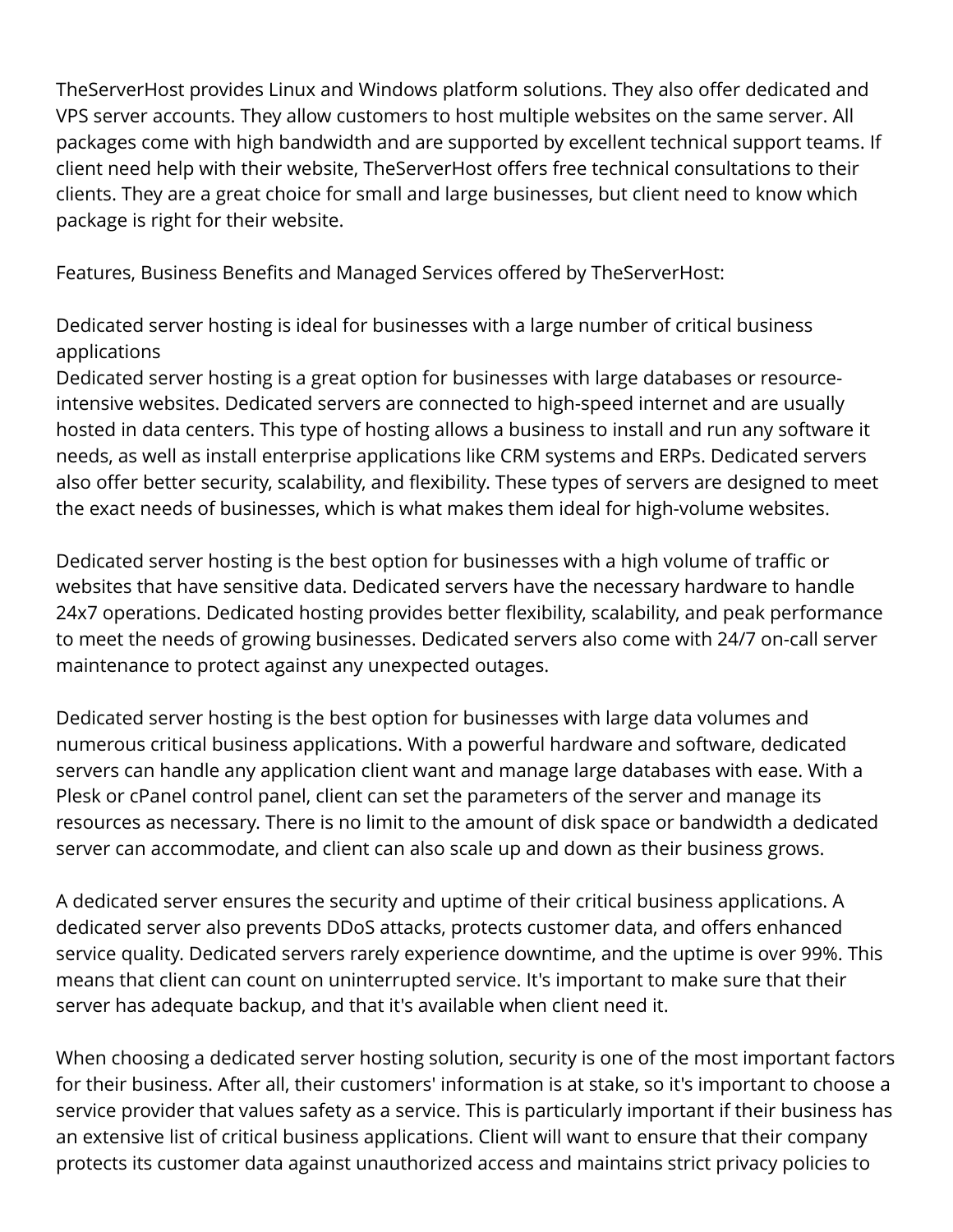ensure the security of sensitive information.

# Dedicated server hosting offers plenty of storage space and bandwidth

If client run a large website, client may find that a dedicated server is the best choice. Dedicated servers offer more control, flexibility, and security than shared or VPS hosting. Dedicated servers also offer superior performance, advanced security, and a variety of other advantages. Client can customize their server and install the software client need, enabling client to run their website with maximum efficiency and performance. However, this type of hosting may be expensive, and client need to be technically savvy in order to maintain it. If client don't have the time or knowhow to manage a server, client can opt for a managed service.

Dedicated server hosting allows client to control their own server, which is beneficial for businesses that need large amounts of bandwidth and storage. Dedicated servers are also the fastest-processing option for businesses. Additionally, client get root-level access to their server, and client can configure and customize it to suit their business's needs. Dedicated servers are also ideal for high-end websites. The best part? Dedicated servers are backed up by expert technical support 24 hours a day, allowing client to get their questions answered quickly.

Dedicated server hosting provides a variety of features for businesses with high-traffic requirements. With a dedicated server, client don't have to share resources with other websites, and client can upgrade their resources as needed. These services are ideal for businesses that require a large amount of bandwidth, business-critical applications, and revenue-generating online stores. Dedicated servers introduce significant advantages to large organizations, but it's important to remember that not all dedicated servers are created equal.

#### Dedicated server hosting offers high security

Dedicated server hosting gives client complete control over security measures, including firewalls and custom permission rules. This is particularly useful if client were hosting mission-critical data. Dedicated servers also benefit from enterprise-grade data centers, making them ideal for mission-critical data. Physical access to a dedicated server is limited to authorized users. Dedicated hosting is also much cheaper than virtual environments. However, if client were concerned about security, client might want to consider moving to a shared hosting plan instead.

Dedicated server hosting allows client to customize the server environment. Shared hosting restricts client to software that's pre-installed. However, dedicated servers let client choose the software client need and scale the solution accordingly. Dedicated servers are also much faster than shared servers, and client will be able to tailor the security settings to suit their website. Dedicated server hosting also gives client control over their IP address. This is particularly useful if their website is e-commerce. This security level is essential if client want to process credit cards on their website.

Dedicated server hosting is a great choice for companies with large websites. Dedicated servers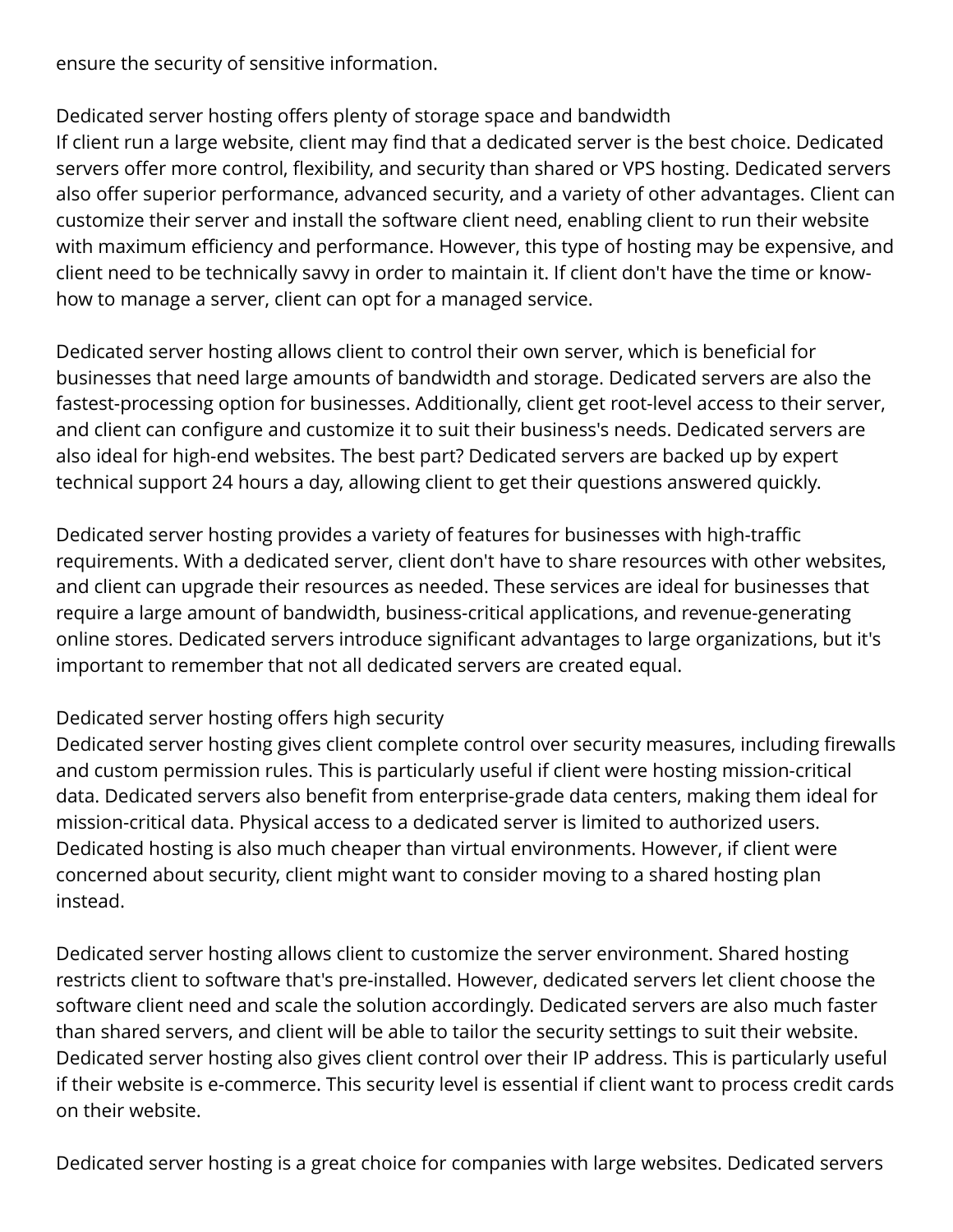give client complete control over hardware and software, allowing client to customize the server to fit their needs. Dedicated servers are usually more reliable and secure than shared hosting and let client customize the hardware and software to ensure the highest possible level of security. Furthermore, client have more control over security and can install security software, antivirus protection, and other programs.

Dedicated server hosting also comes with many benefits, including better security and superfast load times. Dedicated hosting doesn't share resources with other websites, so their site will receive 100% of the processing power. This means that their website will be optimized for maximum Google ranking, and SEO benefits as well. Dedicated hosting also comes with root access, which gives client complete control over the server. This means that client can control the security of their website and their content. Dedicated hosting is also more reliable and can withstand more traffic than shared hosting.

Dedicated server hosting comes with additional security features, such as DDoS protection, IP address blocking, and other server-level security features. Dedicated hosting also offers RAID configurations, which add another layer of redundancy and guarantee data recovery from multiple locations.

## Dedicated server hosting offers more flexibility

Dedicated server hosting allows client to have complete control over the server's infrastructure. Because it's a dedicated server, client can customize its software and hardware specifications, and install their own operating system. These benefits make dedicated hosting very attractive to advanced web developers. Popular hosting companies offer several plans at varying levels of complexity, including powerful dedicated servers. Here are some of the advantages of dedicated servers:

Dedicated servers maximize uptime and ensure maximum uptime, ensuring that their website is always accessible. Dedicated servers also allow client to keep their privacy secure, making their site more secure and reliable. 24x7 support is a plus in dedicated server hosting. Dedicated server hosting is a good choice for organizations with high traffic volumes. However, it comes with a higher price tag. It is important to compare prices and services before selecting a server.

#### Dedicated server hosting gives client root access

One of the main benefits of Dedicated server hosting is that it provides root access to the server. Having access to root allows client to make administrative level changes, such as adding and removing applications. This feature is particularly useful for experienced IT professionals, as they can use it to optimize the dedicated server for web services. Dedicated server hosting is the closest equivalent to a physical dedicated server in an office. It is also known as bare metal or a powerful server.

With root access, client can make any change to the server, including the operating system, and even install their own software. Client will also have full control over files and directories.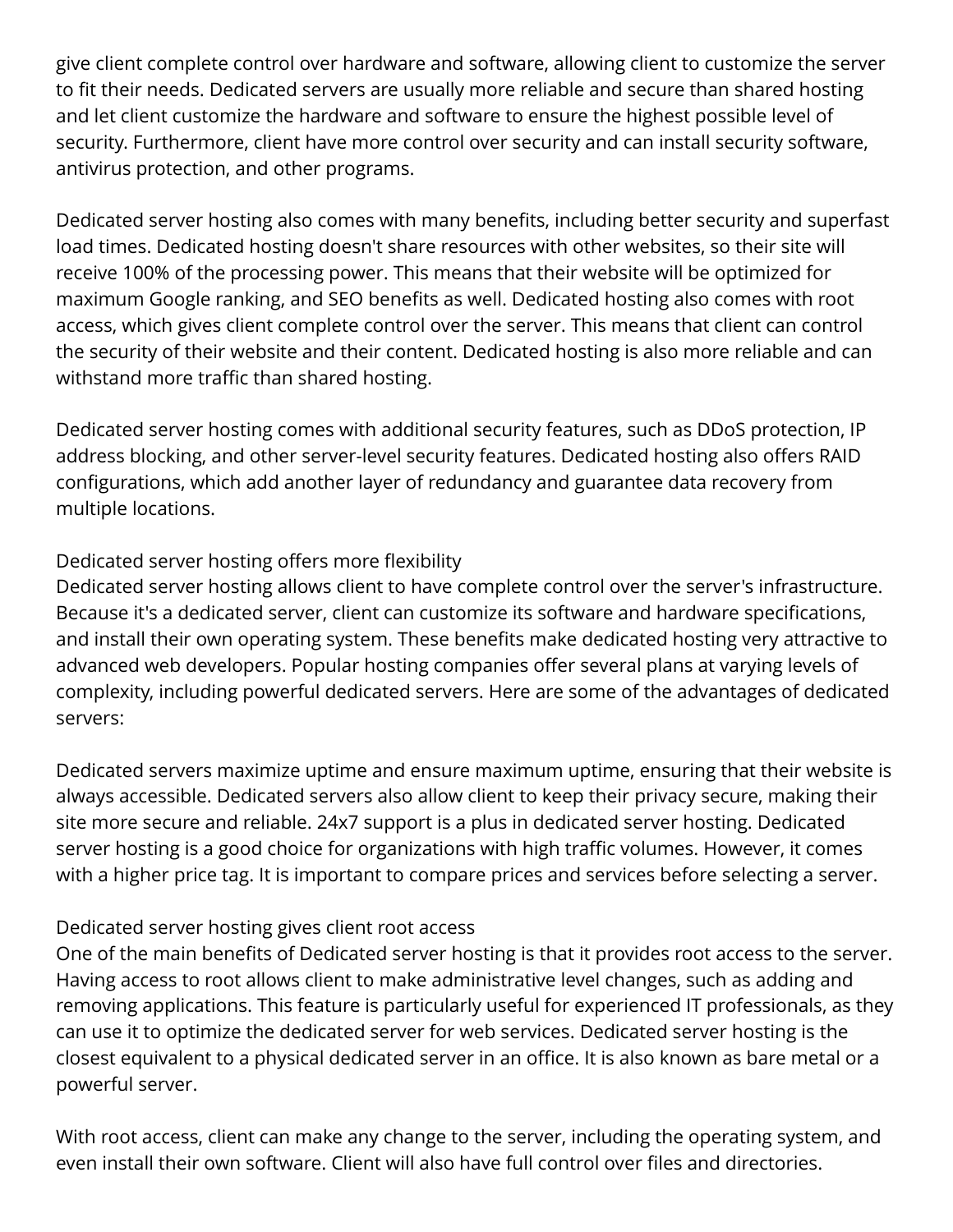Furthermore, client can block certain users from accessing specific files, which is a big advantage for website owners and system administrators. In addition, client can install and uninstall any type of software client want on the server, whether it is for their business or their hosting service.

Root access gives client full control of the server, and is often called administrator access. It grants client the most control over a Linux machine, allowing client to create, delete, or edit any files and programs on it. This is not possible in shared server environments, so dedicated server hosting is recommended for businesses that need high-performance sites. Client can use root access to manage the server, add or remove websites, delete third-party software, and customize the server to fit their needs.

## Dedicated server hosting offers more bandwidth

Dedicated server hosting has many advantages. The first is speed. Dedicated server hosting gives client higher bandwidth for the same amount of money. The other benefit is reliability. It allows for the most reliable and stable service. The bandwidth and storage are higher on dedicated servers. Dedicated servers are ideal for gamers who need a high amount of bandwidth to support their online activities. Data backups are also a common use of dedicated servers. They protect their data from permanent loss in the event of a disaster.

Dedicated servers also provide better security. There is no need to worry about malware or DDoS attacks since the server is only used by them. Client also get better security, as dedicated servers are equipped with security monitoring and firewalls. Dedicated servers also have the ability to process information locally. Because of this, their website will not experience any lag when processing information. Many companies prefer dedicated server hosting because of their high-speed processing and retrieval.

Dedicated server hosting is the best option for businesses that need large, complex websites. It offers a host of advantages including more bandwidth, greater operational flexibility, and enhanced administrative control. Dedicated server hosting is best suited for websites with substantial traffic, business-critical applications, or revenue-generating online stores.

For DUBAI VPS Server visit <https://theserverhost.com/vps/dubai>

For DUBAI Dedicated Server visit<https://theserverhost.com/dedicated/dubai>

**TheServerHost TheServerHost** support@theserverhost.com Visit us on social media: [Facebook](https://www.facebook.com/theserverhost/) **[Twitter](https://twitter.com/theserverhosts)** [LinkedIn](https://www.linkedin.com/in/theserverhost)